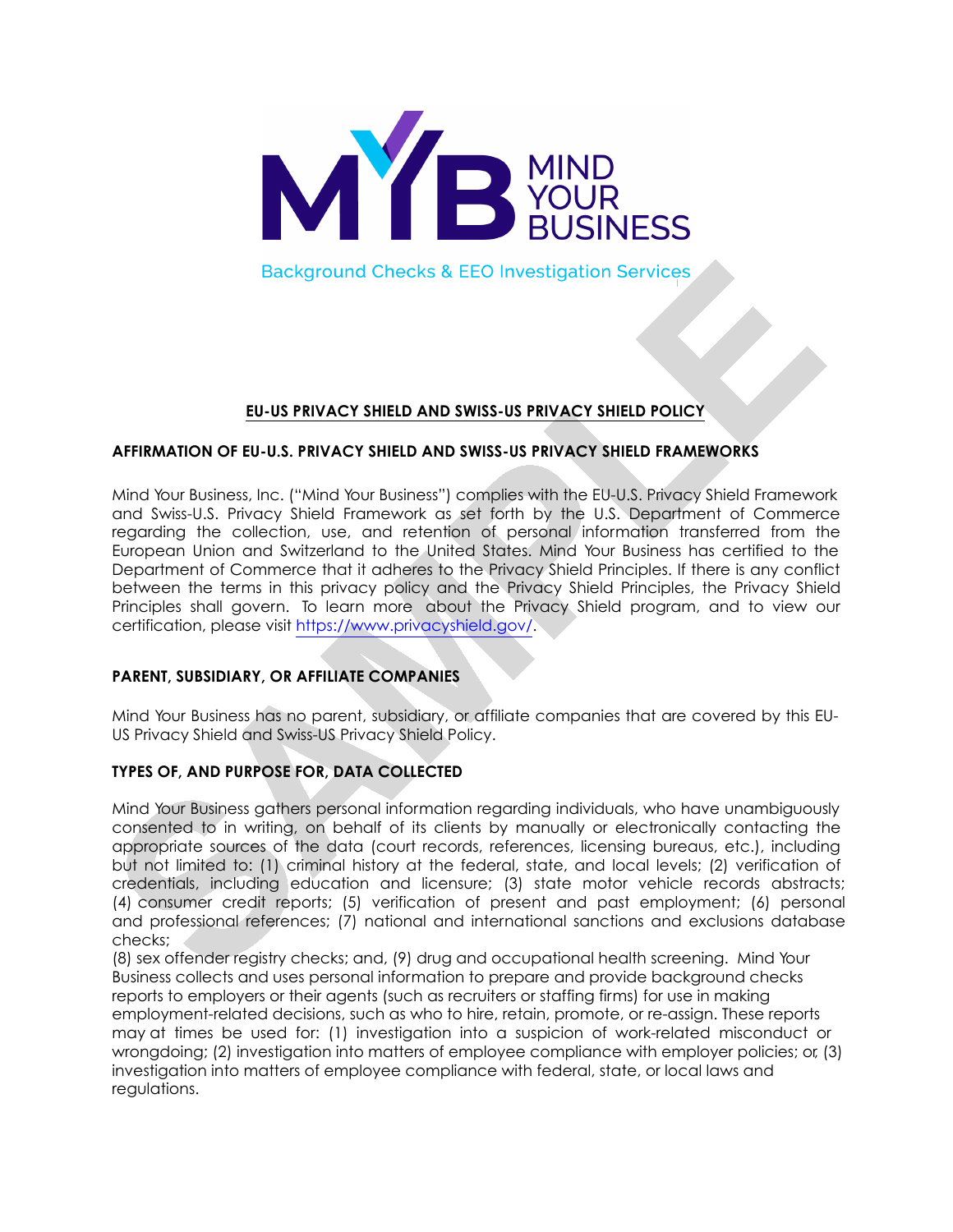## **POINT OF CONTACT FOR EU PRIVACY INQUIRIES AND COMPLAINTS; INDEPENDENT DISPUTE RESOLUTION MECHANISM**

In compliance with the Privacy Shield Principles, Mind Your Business commits to resolve complaints about our collection or use of your personal information. EU and Swiss individuals with inquiries or complaints regarding our Privacy Shield policy should first contact Mind Your Business at:

Mind Your Business, Inc. Attn: Lauren Harrell 500 Beverly Hanks Center Hendersonville, NC 28792 1-828-698-9906 lharrell@mybinc.com

Mind Your Business has further committed to refer unresolved Privacy Shield complaints to BBB EU PRIVACY SHIELD, an alternative dispute resolution provider located in the United States and operated by the Council of Better Business Bureaus. If you do not receive timely acknowledgment of your complaint from us, or if we have not addressed your complaint to your satisfaction, please contact or visit www.bbb.org/EU-privacy-shield/for-eu-consumers/ for more information or to file a complaint. The services of BBB EU PRIVACY SHIELD are provided at no cost to you.

## **TYPES OF THIRD PARTIES TO WHICH PERSONAL INFORMATION IS DISCLOSED AND PURPOSE FOR SUCH DISCLOSURE**

Mind Your Business provides personal information to employers and their agents (such as recruiters or staffing firms) for the purposes stated in Section 4 above.

# **RIGHT OF INDIVIDUALS TO ACCESS THEIR OWN PERSONAL INFORMATION FOR CORRECTION, AMENDMENT, OR DELETION**

Mind Your Business acknowledges that individuals have the right to access their personal information. An individual may request, in writing, access to all personal information collected and maintained about him or her by Mind Your Business. Upon receipt of such request, Mind Your Business will provide all such information in a manner and form that maintains the security and confidentiality of the information. Mind Your Business affords the individual a reasonable opportunity to correct, amend, or delete information that is inaccurate or incomplete, except where the burden or expense of providing access would be disproportionate to the risks to the individual's privacy, or where the rights of persons other than the individual would be violated. In cases where the information is subject to the Fair Credit Reporting Act ("FCRA"), Mind Your Business complies with the FCRA's requirements regarding access and correction rights of consumers. To request information relating to his or her personal information, the party may contact Mind Your Business by e-mail at the following email address, lharrell@mybinc.com, or by fax at 1-828-698- 9918. In addition, the individual will be asked to provide enough evidence of his or her identity, so we may ensure that information is being released only to the subject of the data. If we are unable to provide the individual with access to his or her personal information or to correct the data, we will notify the individual and provide all relevant details and circumstances preventing Mind Your Business from doing so.

#### **LIMITING USE AND DISCLOSURE OF PERSONAL INFORMATION**

Although Mind Your Business obtains an individual's unambiguous consent in writing to its gathering and disclosure of personal information, and because of Mind Your Business's commitment to afford individuals every possible protection, if you would like to opt-out from Mind Your Business using your personal information, send an email to lharrell@mybinc.com or call 1-828-698-9906. If opting-out by email or telephone, please provide us with: (1) your complete